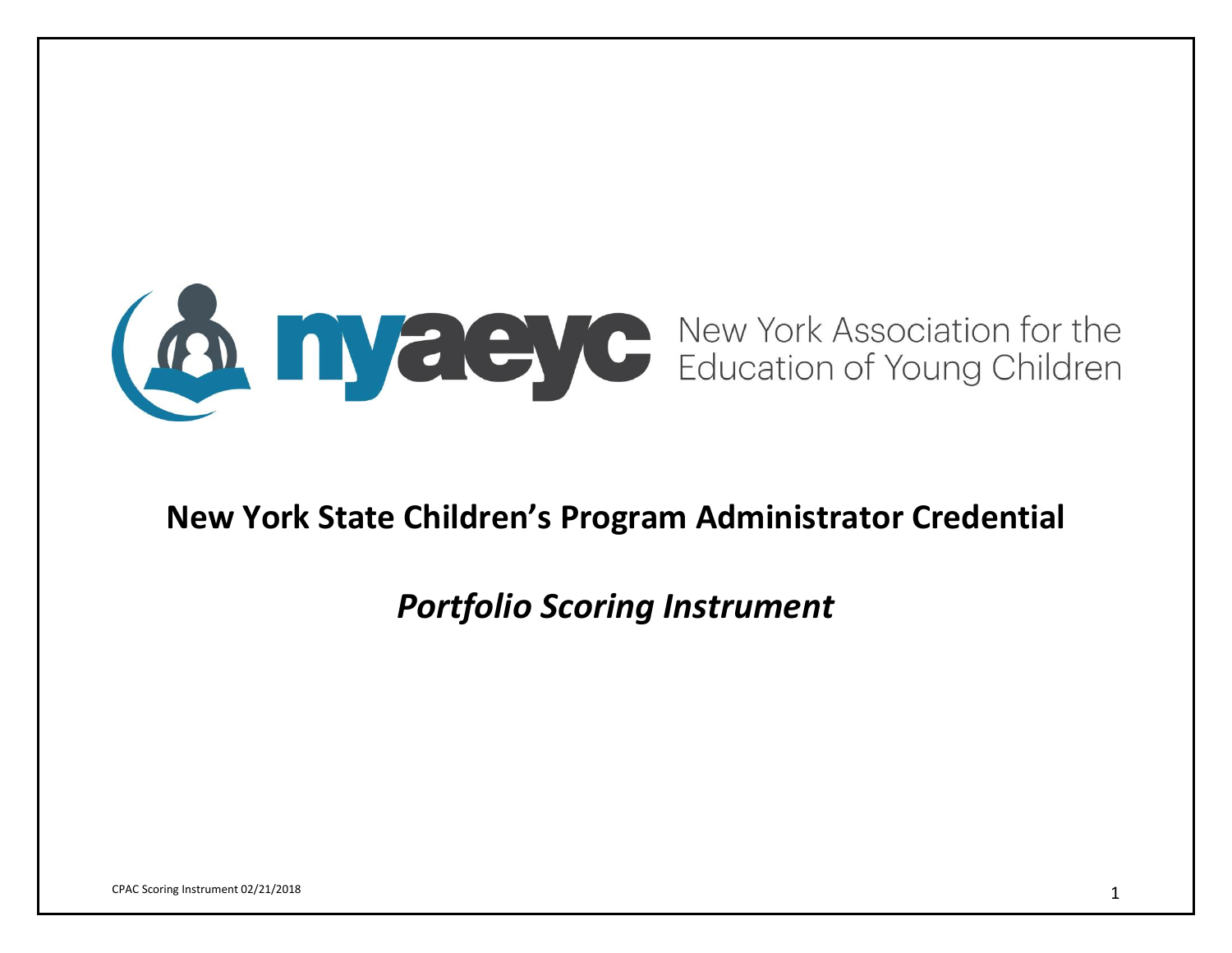| • All documents must be typed                                 |                                                                                                                                                                 |  |
|---------------------------------------------------------------|-----------------------------------------------------------------------------------------------------------------------------------------------------------------|--|
| Proofing is essential<br>$\bullet$                            |                                                                                                                                                                 |  |
| Portfolio should be submitted in a 3-ring binder<br>$\bullet$ |                                                                                                                                                                 |  |
|                                                               |                                                                                                                                                                 |  |
| □ RESUME _______ Current                                      |                                                                                                                                                                 |  |
|                                                               |                                                                                                                                                                 |  |
|                                                               |                                                                                                                                                                 |  |
| □ LETTERS OF PROFESSIONAL RECOMMENDATION                      |                                                                                                                                                                 |  |
|                                                               | ___ 1. College Professor (attesting to academic performance)<br>2. Supervisor (attesting to their administrative abilities as director of a children's program) |  |
|                                                               | _____ 3. Colleague (not a subordinate) attesting to their performance in working with staff, families and children                                              |  |
|                                                               |                                                                                                                                                                 |  |
|                                                               |                                                                                                                                                                 |  |
|                                                               |                                                                                                                                                                 |  |
|                                                               |                                                                                                                                                                 |  |
|                                                               |                                                                                                                                                                 |  |
|                                                               |                                                                                                                                                                 |  |
|                                                               |                                                                                                                                                                 |  |
|                                                               |                                                                                                                                                                 |  |
|                                                               |                                                                                                                                                                 |  |
|                                                               |                                                                                                                                                                 |  |
| <b>DAPPLICATION</b><br>□ TRANSCRIPTS                          |                                                                                                                                                                 |  |
|                                                               | <b>Comments:</b> Comments: 2004 <b>Comments:</b> 2004 <b>Comments: 2006</b>                                                                                     |  |
|                                                               |                                                                                                                                                                 |  |
|                                                               |                                                                                                                                                                 |  |
| <b>D</b> PROFESSIONAL DEVELOPMENT PLAN                        |                                                                                                                                                                 |  |
|                                                               |                                                                                                                                                                 |  |
| Comments:                                                     |                                                                                                                                                                 |  |
|                                                               |                                                                                                                                                                 |  |
|                                                               | , have carefully evaluated the portfolio using the criteria in the scoring instrument.                                                                          |  |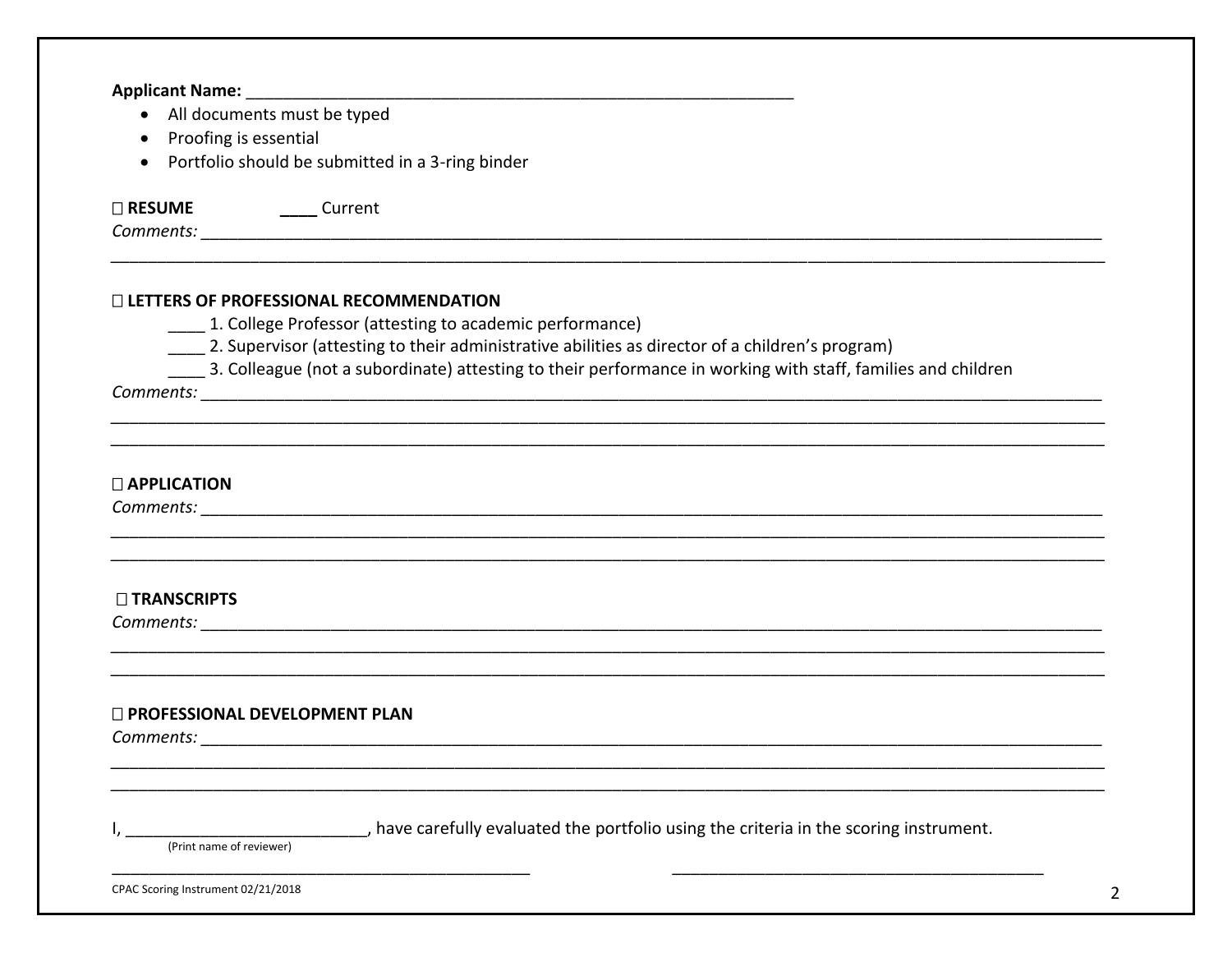| (Signature of reviewer)                          |                         | (Date) |   |
|--------------------------------------------------|-------------------------|--------|---|
| <b>CATEGORY SCORES:</b><br>Topic I               | /4                      |        |   |
| Topic II                                         | /4                      |        |   |
| Topic III                                        | /4                      |        |   |
| <b>Topic IV</b>                                  | /4                      |        |   |
| Topic V                                          | /4                      |        |   |
| <b>Topic VI</b>                                  | /4                      |        |   |
| Professional Preparation of Portfolio            | /3                      |        |   |
| <b>TOTAL SCORE</b>                               | /27                     |        |   |
|                                                  |                         |        |   |
| <b>REVIEWER ASSESSMENT</b>                       |                         |        |   |
| <b>AWARD CREDENTIAL</b>                          | <b>DEFER CREDENTIAL</b> |        |   |
|                                                  |                         |        |   |
|                                                  |                         |        |   |
|                                                  |                         |        |   |
|                                                  |                         |        |   |
| DENY CREDENTIAL (only on 2 <sup>nd</sup> review) |                         |        |   |
|                                                  |                         |        |   |
|                                                  |                         |        |   |
|                                                  |                         |        |   |
| CPAC Scoring Instrument 02/21/2018               |                         |        | 3 |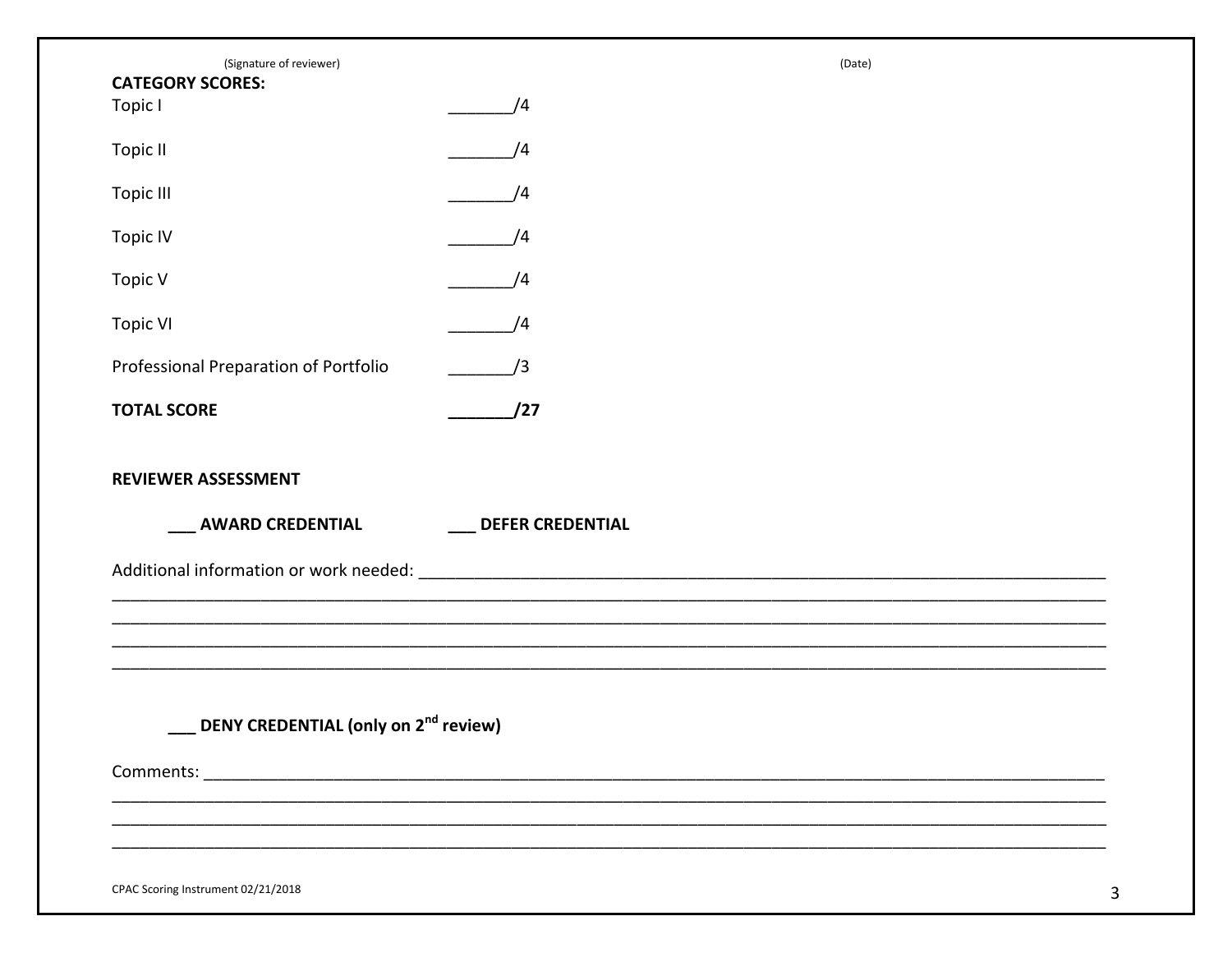#### **TOPIC I: ADMINISTERING CHILDREN'S PROGRAMS**

| <b>COMPETENCY AREA</b>           |                     | $\mathsf{A}$                                       | B | $\mathsf C$                                                                                                                                                                                                                         |              |        |  |
|----------------------------------|---------------------|----------------------------------------------------|---|-------------------------------------------------------------------------------------------------------------------------------------------------------------------------------------------------------------------------------------|--------------|--------|--|
| <b>STATEMENT OF COMPETENCY:</b>  |                     |                                                    |   |                                                                                                                                                                                                                                     |              | Points |  |
| <b>Unmet need clearly stated</b> |                     |                                                    |   |                                                                                                                                                                                                                                     | $\mathbf{1}$ |        |  |
|                                  |                     | $\triangleright$ Identify the problem              |   |                                                                                                                                                                                                                                     |              |        |  |
|                                  |                     | Describe why it's a problem                        |   |                                                                                                                                                                                                                                     |              |        |  |
|                                  |                     | $\triangleright$ Offer possible solutions          |   |                                                                                                                                                                                                                                     |              |        |  |
|                                  |                     |                                                    |   |                                                                                                                                                                                                                                     |              |        |  |
| Project addresses unmet need     |                     |                                                    |   |                                                                                                                                                                                                                                     | $\mathbf{1}$ |        |  |
|                                  |                     | $\triangleright$ Rationale for the solution chosen |   |                                                                                                                                                                                                                                     |              |        |  |
|                                  |                     | $\triangleright$ Steps taken in project completion |   |                                                                                                                                                                                                                                     |              |        |  |
|                                  |                     |                                                    |   |                                                                                                                                                                                                                                     |              |        |  |
| Project                          |                     |                                                    |   |                                                                                                                                                                                                                                     | $\mathbf{1}$ |        |  |
|                                  |                     | $\triangleright$ Does it meet the objective?       |   |                                                                                                                                                                                                                                     |              |        |  |
|                                  |                     |                                                    |   | $\triangleright$ The outcome improves the program in implementation phase                                                                                                                                                           |              |        |  |
|                                  |                     |                                                    |   |                                                                                                                                                                                                                                     |              |        |  |
| <b>Next Steps</b>                |                     |                                                    |   |                                                                                                                                                                                                                                     | 1            |        |  |
|                                  | Implementation<br>➤ |                                                    |   |                                                                                                                                                                                                                                     |              |        |  |
|                                  | Extension           |                                                    |   |                                                                                                                                                                                                                                     |              |        |  |
|                                  | > Follow Through    |                                                    |   |                                                                                                                                                                                                                                     |              |        |  |
|                                  |                     |                                                    |   | <b>Comments:</b> Comments: 2008. The Comments of the Comments of the Comments: 2008. The Comments: 2008. The Comments of the Comments of the Comments of the Comments of the Comments of the Comments of the Comments of the Commen |              |        |  |
|                                  |                     |                                                    |   |                                                                                                                                                                                                                                     |              |        |  |
| <b>SUBTOTAL</b>                  |                     |                                                    |   |                                                                                                                                                                                                                                     | 4            |        |  |
|                                  |                     |                                                    |   |                                                                                                                                                                                                                                     |              |        |  |
|                                  |                     |                                                    |   |                                                                                                                                                                                                                                     |              |        |  |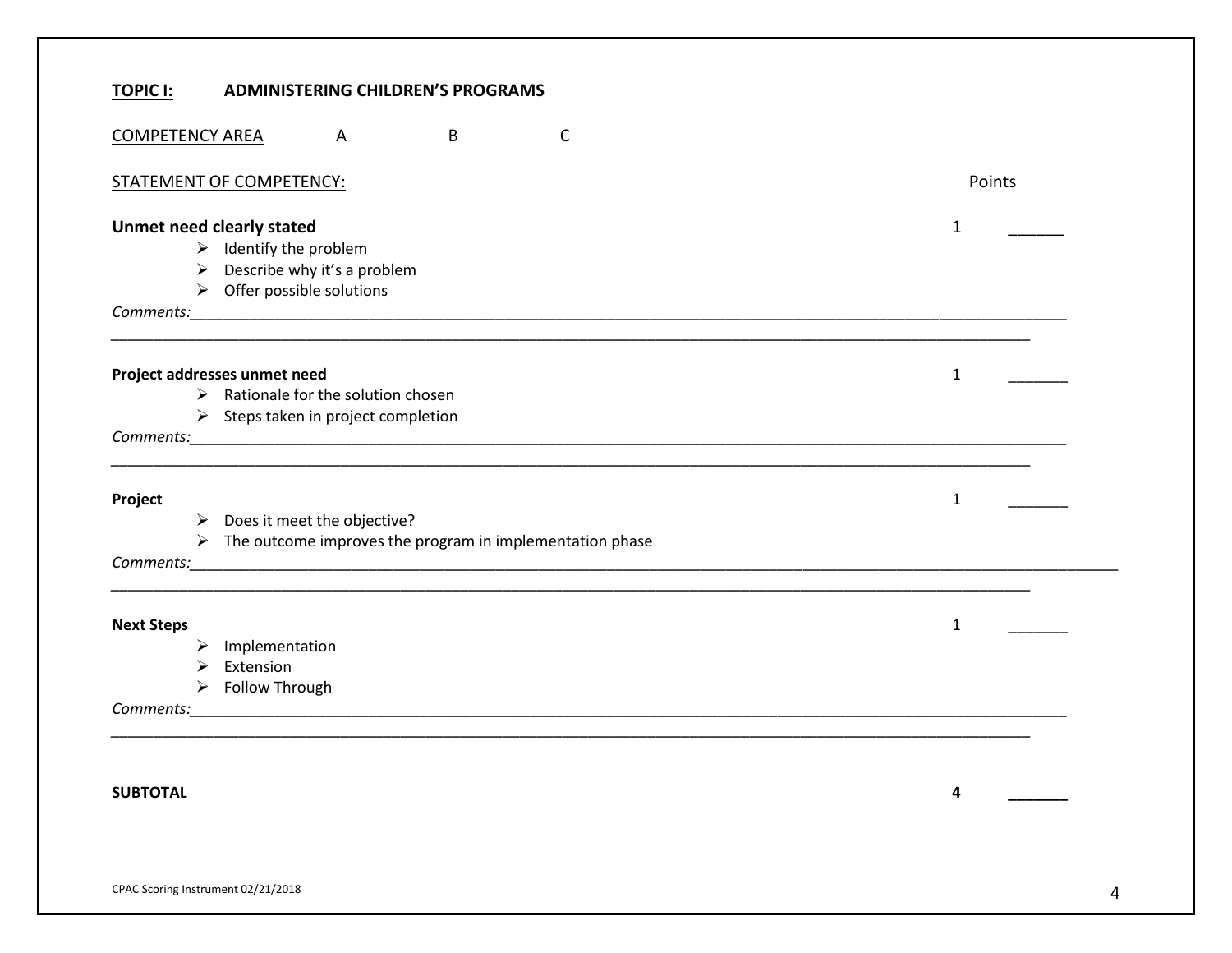#### **TOPIC II: FINANCIAL PLANNING AND MANGEMENT OF CHILDREN'S PROGRAMS**

| B<br>$\mathsf{C}$<br><b>COMPETENCY AREA</b><br>A                          |              |
|---------------------------------------------------------------------------|--------------|
| <b>STATEMENT OF COMPETENCY:</b>                                           | Points       |
| <b>Unmet need clearly stated</b>                                          | $\mathbf 1$  |
| $\triangleright$ Identify the problem                                     |              |
| $\triangleright$ Describe why it's a problem                              |              |
| $\triangleright$ Offer possible solutions                                 |              |
|                                                                           |              |
| Project addresses unmet need                                              | $\mathbf{1}$ |
| $\triangleright$ Rationale for the solution chosen                        |              |
| $\triangleright$ Steps taken in project completion                        |              |
|                                                                           |              |
| Project                                                                   | $\mathbf{1}$ |
| $\triangleright$ Does it meet the objective?                              |              |
| $\triangleright$ The outcome improves the program in implementation phase |              |
|                                                                           |              |
| <b>Next Steps</b>                                                         | $\mathbf{1}$ |
| $\triangleright$ Implementation                                           |              |
| Extension<br>➤                                                            |              |
| $\triangleright$ Follow Through                                           |              |
|                                                                           |              |
|                                                                           |              |
| <b>SUBTOTAL</b>                                                           | 4            |
| CPAC Scoring Instrument 02/21/2018                                        | 5            |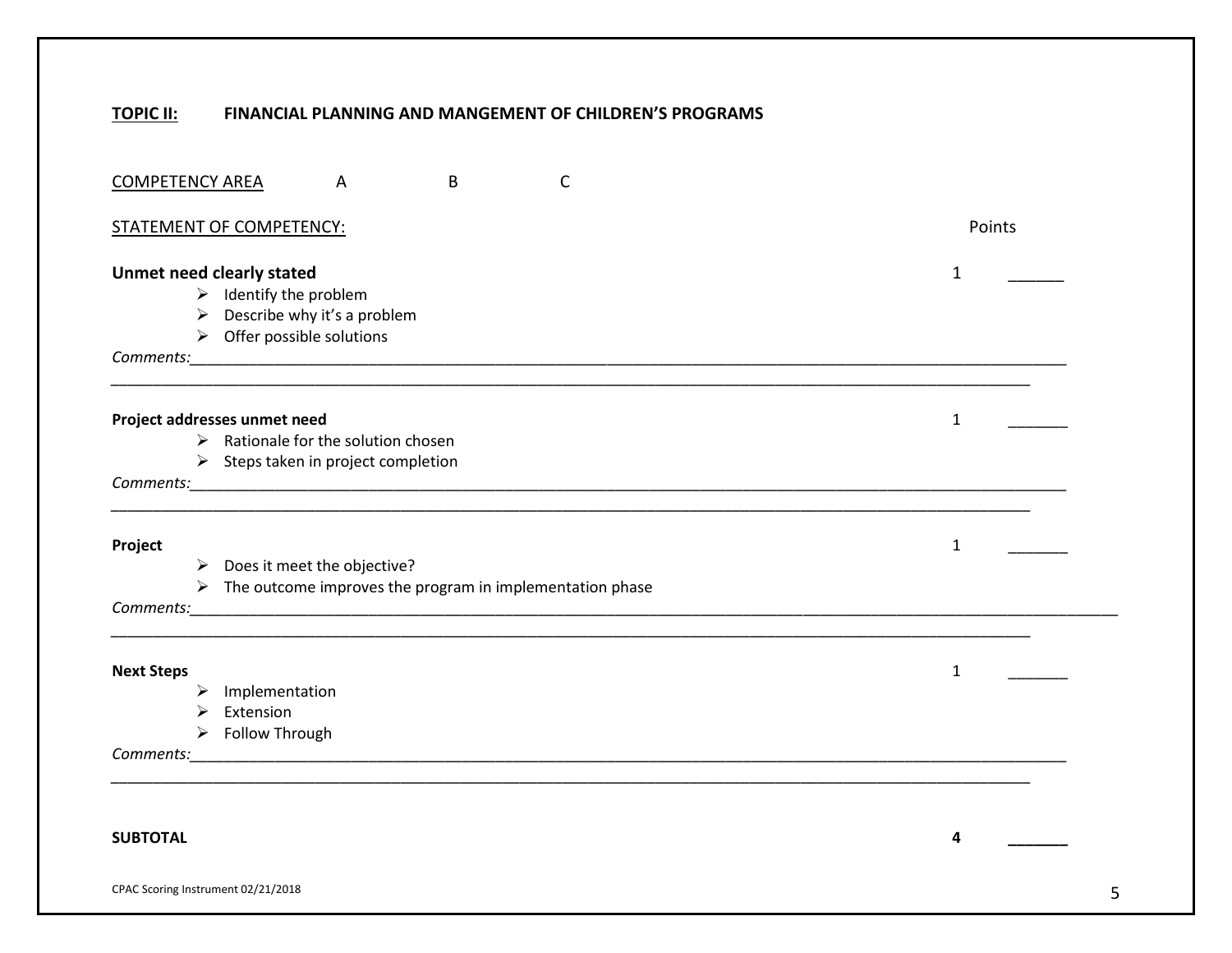### **TOPIC III: OPERATIONS MANAGEMENT IN CHILDREN'S PROGRAMS**

| B<br>$\mathsf{C}$<br><b>COMPETENCY AREA</b><br>$\overline{A}$                                                                                                          |              |   |
|------------------------------------------------------------------------------------------------------------------------------------------------------------------------|--------------|---|
| <b>STATEMENT OF COMPETENCY:</b>                                                                                                                                        | Points       |   |
| <b>Unmet need clearly stated</b><br>$\triangleright$ Identify the problem<br>$\triangleright$ Describe why it's a problem<br>$\triangleright$ Offer possible solutions | $\mathbf{1}$ |   |
| Project addresses unmet need<br>$\triangleright$ Rationale for the solution chosen<br>$\triangleright$ Steps taken in project completion                               | $\mathbf{1}$ |   |
| Project<br>$\triangleright$ Does it meet the objective?<br>$\triangleright$ The outcome improves the program in implementation phase                                   | $\mathbf{1}$ |   |
| <b>Next Steps</b><br>Implementation<br>➤<br>Extension<br>➤<br>$\triangleright$ Follow Through                                                                          | $\mathbf{1}$ |   |
| <b>SUBTOTAL</b>                                                                                                                                                        | 4            |   |
| CPAC Scoring Instrument 02/21/2018                                                                                                                                     |              | 6 |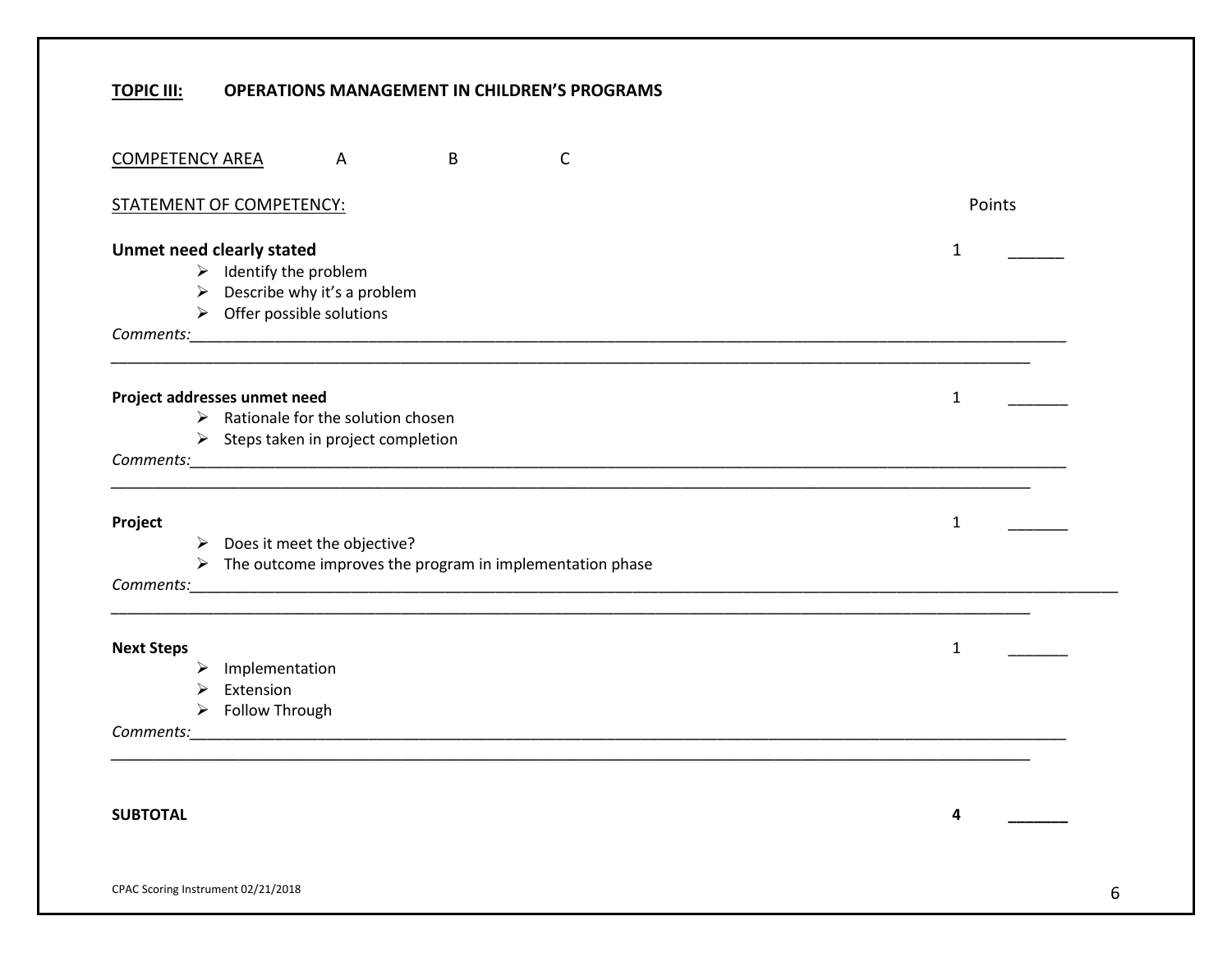#### **TOPIC IV: EXTERNAL ENVIRONMENT AND CHILDREN'S PROGRAMS**

| $\mathsf{C}$<br>B<br><u>COMPETENCY AREA</u><br>A                                                                                                                       |              |
|------------------------------------------------------------------------------------------------------------------------------------------------------------------------|--------------|
| <b>STATEMENT OF COMPETENCY:</b>                                                                                                                                        | Points       |
| <b>Unmet need clearly stated</b><br>$\triangleright$ Identify the problem<br>$\triangleright$ Describe why it's a problem<br>$\triangleright$ Offer possible solutions | 1            |
| Project addresses unmet need<br>$\triangleright$ Rationale for the solution chosen<br>$\triangleright$ Steps taken in project completion                               | $\mathbf{1}$ |
| Project<br>$\triangleright$ Does it meet the objective?<br>$\triangleright$ The outcome improves the program in implementation phase                                   | $\mathbf{1}$ |
| <b>Next Steps</b><br>Implementation<br>➤<br>Extension<br>➤<br>$\triangleright$ Follow Through                                                                          | $\mathbf{1}$ |
| <b>SUBTOTAL</b>                                                                                                                                                        | 4            |
| CPAC Scoring Instrument 02/21/2018                                                                                                                                     | 7            |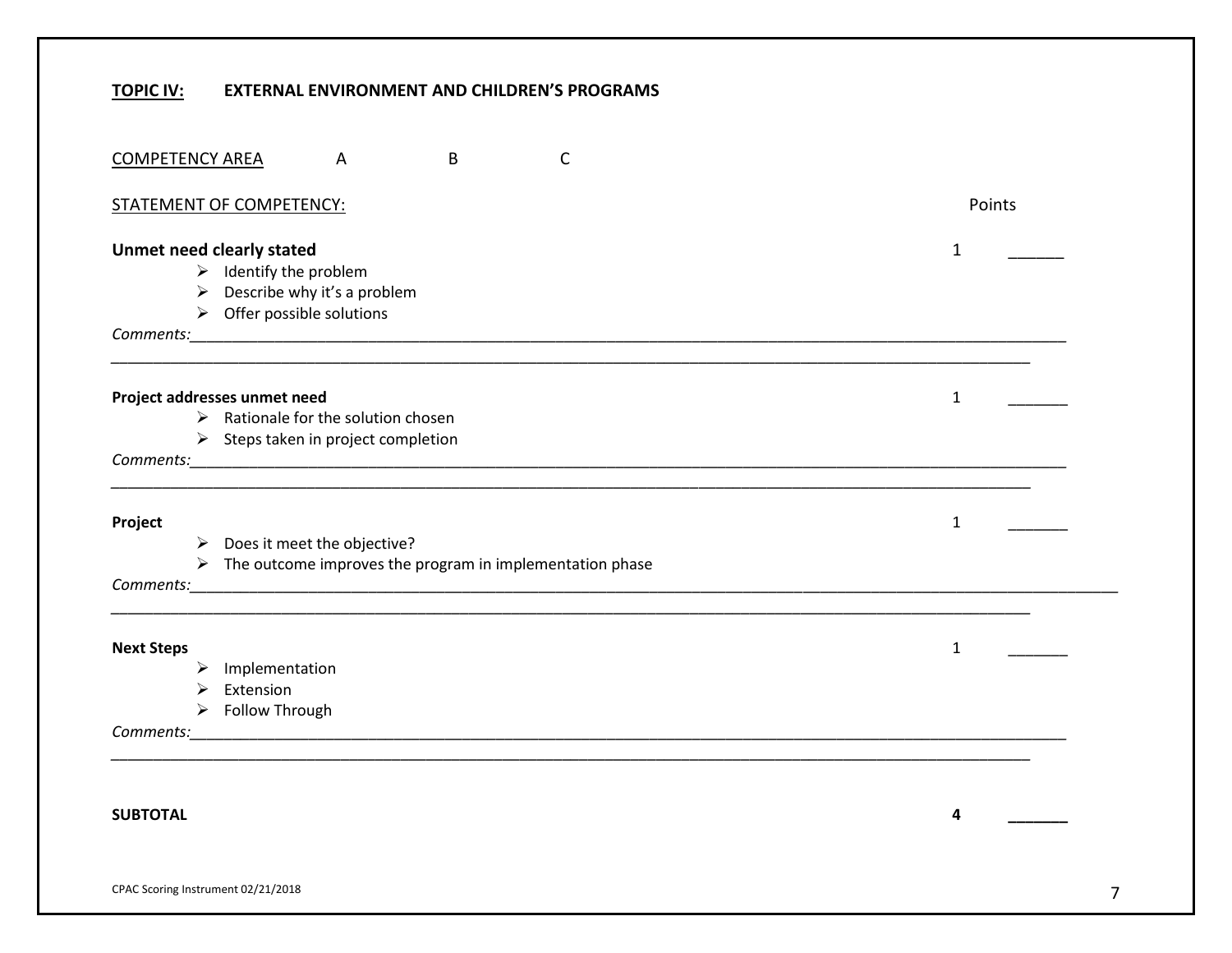### **TOPIC V: DESIGNING PROGRAMS THAT ARE GOOD FOR CHILDREN AND FAMILIES**

| $\mathsf{C}$<br>B<br><b>COMPETENCY AREA</b><br>$\overline{A}$                                                                                                          |              |
|------------------------------------------------------------------------------------------------------------------------------------------------------------------------|--------------|
| STATEMENT OF COMPETENCY:                                                                                                                                               | Points       |
| <b>Unmet need clearly stated</b><br>$\triangleright$ Identify the problem<br>$\triangleright$ Describe why it's a problem<br>$\triangleright$ Offer possible solutions | $\mathbf{1}$ |
| Project addresses unmet need<br>$\triangleright$ Rationale for the solution chosen<br>$\triangleright$ Steps taken in project completion                               | $\mathbf{1}$ |
| Project<br>$\triangleright$ Does it meet the objective?<br>$\triangleright$ The outcome improves the program in implementation phase                                   | $\mathbf{1}$ |
| <b>Next Steps</b><br>$\triangleright$ Implementation<br>$\triangleright$ Extension<br>$\triangleright$ Follow Through                                                  | $\mathbf{1}$ |
| <b>SUBTOTAL</b>                                                                                                                                                        | 4            |
| CPAC Scoring Instrument 02/21/2018                                                                                                                                     | 8            |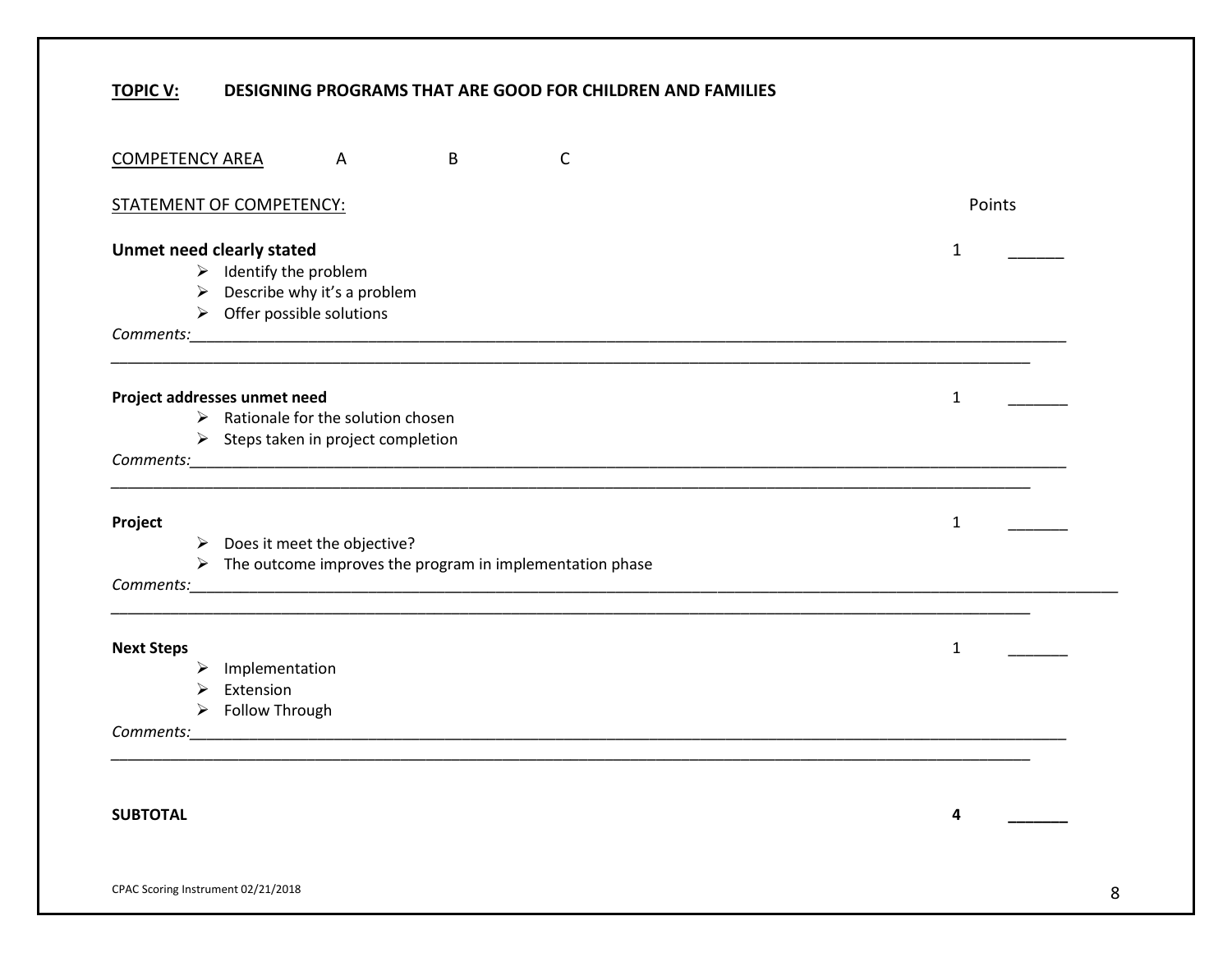#### **TOPIC VI: SEMINAR IN CHILDREN'S PROGRAM ADMINISTRATION**

| $\mathsf{C}$<br><b>COMPETENCY AREA</b><br>B<br>A                                                                                                                       |              |
|------------------------------------------------------------------------------------------------------------------------------------------------------------------------|--------------|
| STATEMENT OF COMPETENCY:                                                                                                                                               | Points       |
| <b>Unmet need clearly stated</b><br>$\triangleright$ Identify the problem<br>$\triangleright$ Describe why it's a problem<br>$\triangleright$ Offer possible solutions | $\mathbf{1}$ |
| Project addresses unmet need<br>$\triangleright$ Rationale for the solution chosen<br>$\triangleright$ Steps taken in project completion                               | $\mathbf{1}$ |
| Project<br>$\triangleright$ Does it meet the objective?<br>$\triangleright$ The outcome improves the program in implementation phase                                   | $\mathbf{1}$ |
| <b>Next Steps</b><br>Implementation<br>➤<br>Extension<br>⋗<br>$\triangleright$ Follow Through                                                                          | $\mathbf{1}$ |
| <b>SUBTOTAL</b>                                                                                                                                                        | 4            |
| CPAC Scoring Instrument 02/21/2018                                                                                                                                     | 9            |